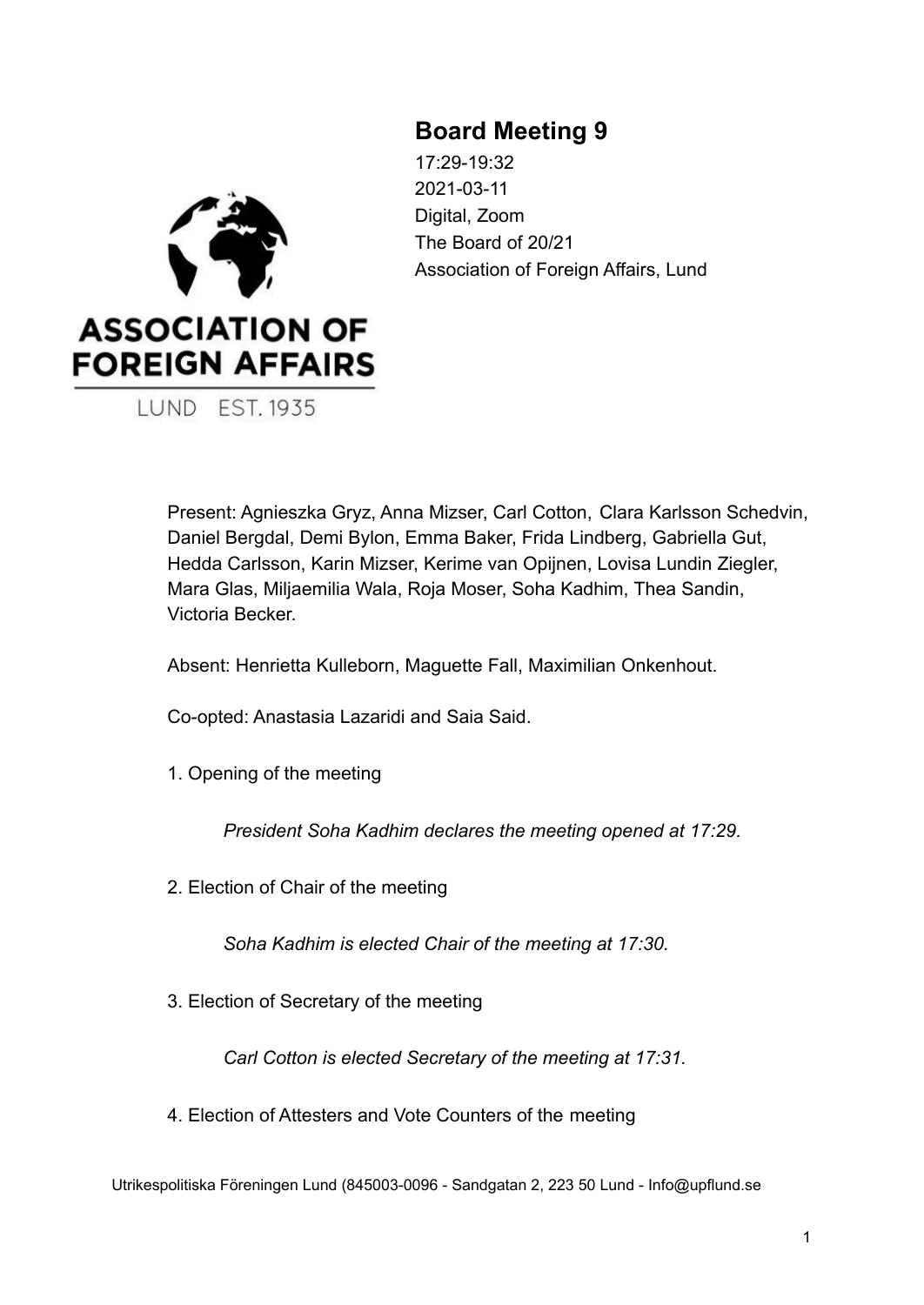*Victoria Becker and Frida Lindberg are elected Vote Counters and Attesters of the meeting at 17:32.*

5. Co-opted Persons

*The request to be co-opted into this meeting has been made by Saia Said and Anastasia Lazaridi.*

*Saia Said is solely requesting to join the meeting at point 12.1.*

*Proposal to approve the co-opting of Saia Said and Anastasia Lazaridi.*

*Passed by acclamation at 17:34.*

6. Approval of the electoral roll

*The Chairperson Soha Kadhim proposes to set the electoral roll to 19 and asks the vote counters to confirm this.*

*The electoral roll is set to 19.*

7. Approval of the Agenda (Attachment 1)

*Head of Magazine Agnieszka Gryz proposes to amend the agenda by adding a point 10. Discussion Point: PC decision.*

*Vice President Hedda Carlsson proposes to amend Point 9. from a Discussion Point to an Information Point.*

*Proposal to approve the amended agenda and update the points accordingly.*

*Passed by acclamation at 17:36.*

8. Information Point: Investments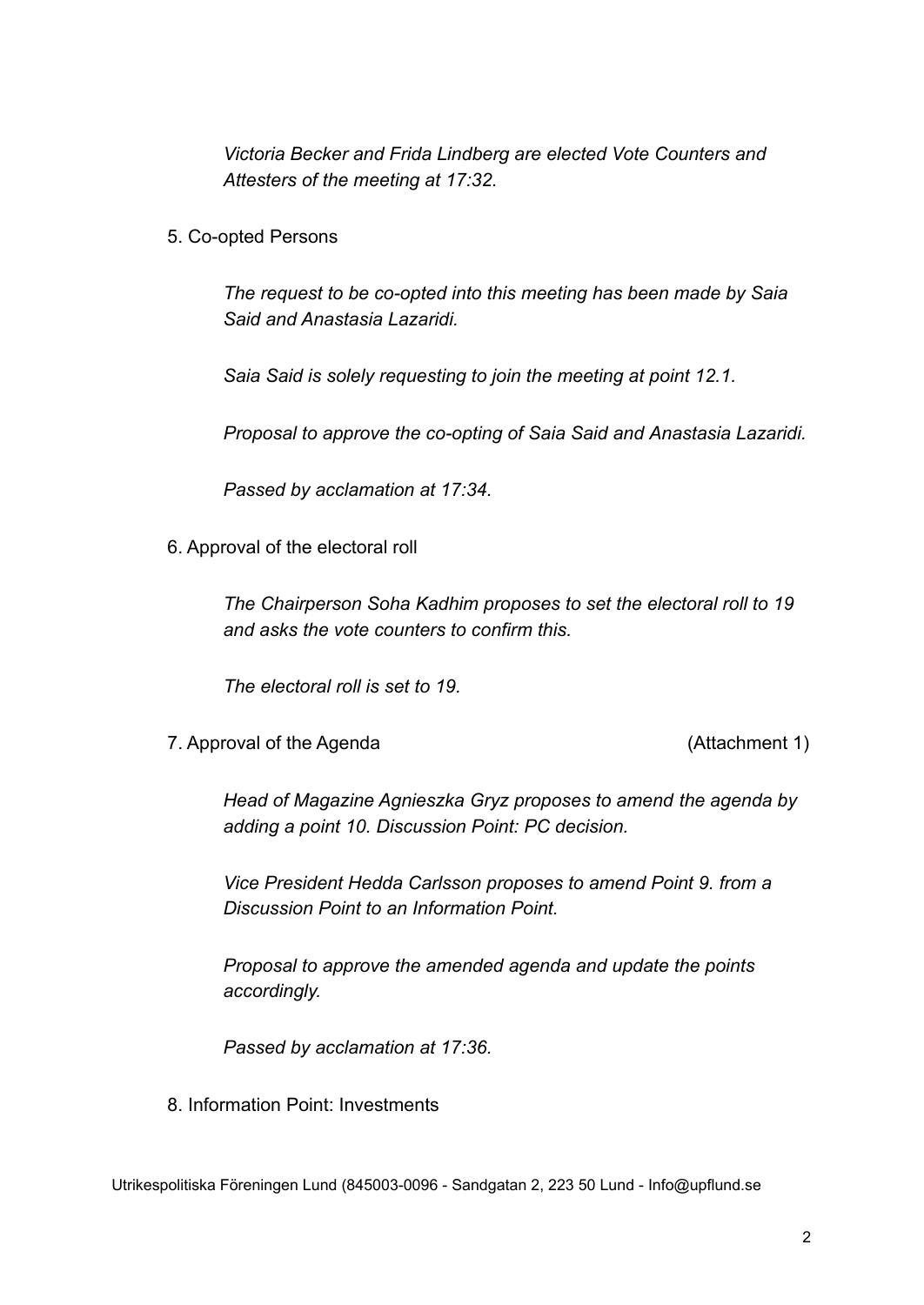*Chairperson Soha Kadhim briefs the board on a new recurring point regarding investments that will be brought up each board meeting. The board members are encouraged to propose investments to spend the surplus in the budget on.*

9. Information Point: Creating Trustee Positions

*This point was amended from a Discussion Point to an Information Point.*

*Vice President Hedda Carlsson informs the board of an idea regarding delegation to combat high stress levels and mental health issues. Every Committee Head is now encouraged to propose potential Trustee Positions that their committees could have.*

*Questions arise in regards to whether this is mandatory, and touching upon some concrete issues like email addresses for trustees.*

10. Discussion Point - PC decision Magazine (Attachment 2)

*The Heads of Magazine Victoria Becker and Agnieszka Gryz brief the board on the background of the point and ask the board members for input.*

*Questions arise in regards to the discussion point and the specifics of the funds, and in which manner the money will be spent.*

**(The Chairperson Soha Kadhim declares the meeting adjourned for a break at 18:23)**

**(The Chairperson Soha Kadhim declares the meeting re-opened at 18:35)**

11. Decision Point: Anti Corruption Policy (Attachments 3.1, 3.2)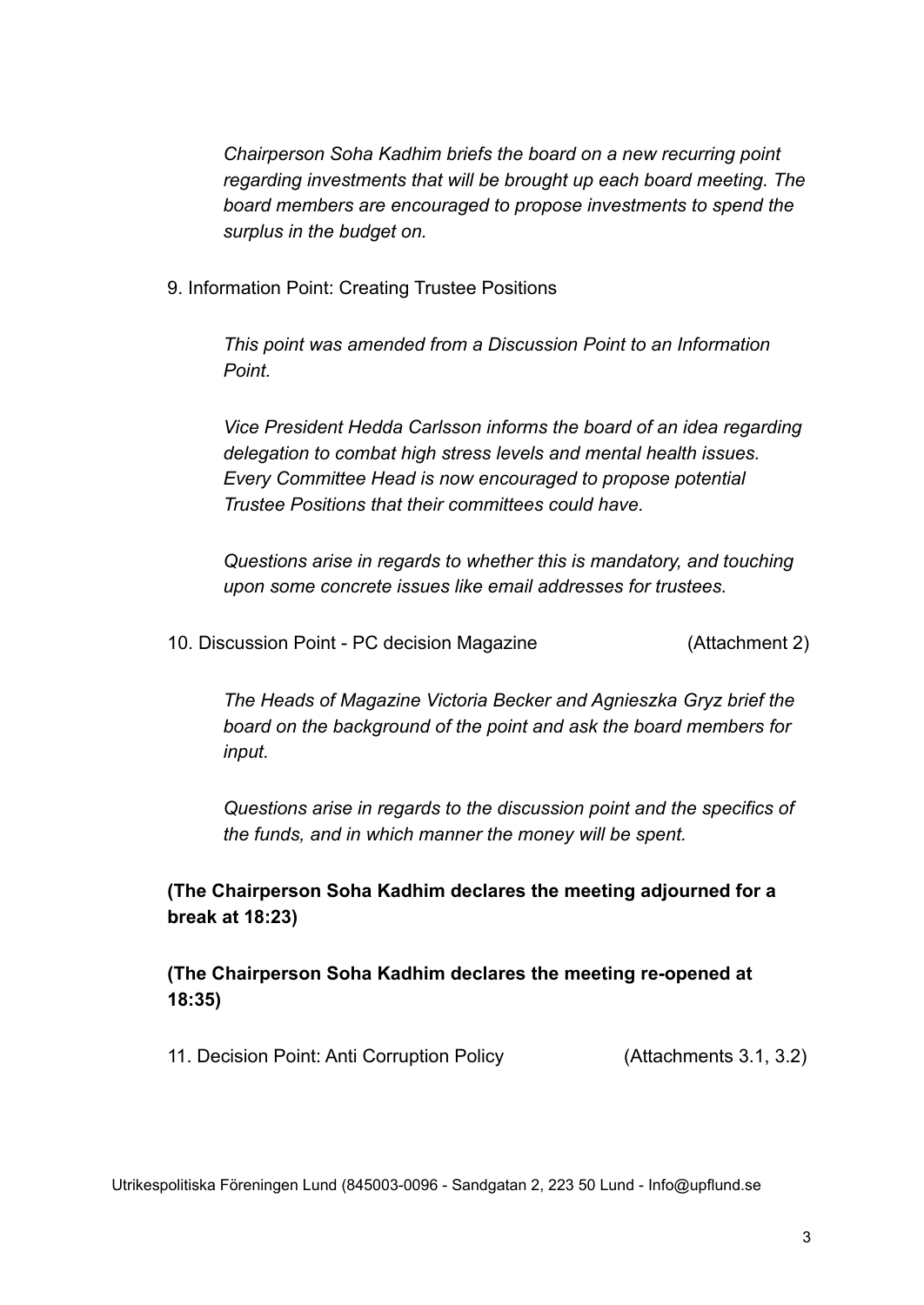*Treasurer Lovisa Lundin Ziegler briefs the board on a motion sent in revolving around the need for a new Anti Corruption Policy. There is currently no policy in place to deal with issues concerning corruption.*

*There are no questions or concerns regarding the policy.*

*Proposal to adopt the Anti Corruption Policy.*

*Passed by acclamation at 18:40.*

#### 12. Motions

12.1. Motion about "Policy of Sexual Harassment" (Attachment 4)

*Discrimination Contact Person Saia Said briefs the board on an issue she noted in regards to the formulation of the current Policy of Sexual Harassment.*

*The board decides to vote on both of the proposals at the same time due to them being interconnected.*

*Proposal-*

*To change point 2.1 in the policy of Sexual Harassment.*

*To change point 2.1 to "At the beginning of each board year, two sexual harassment contact persons (preferably not of the same gender) should be chosen".*

*Passed by acclamation at 18:44.*

#### 13. Presidium reporting

#### 13.1. **Presidents**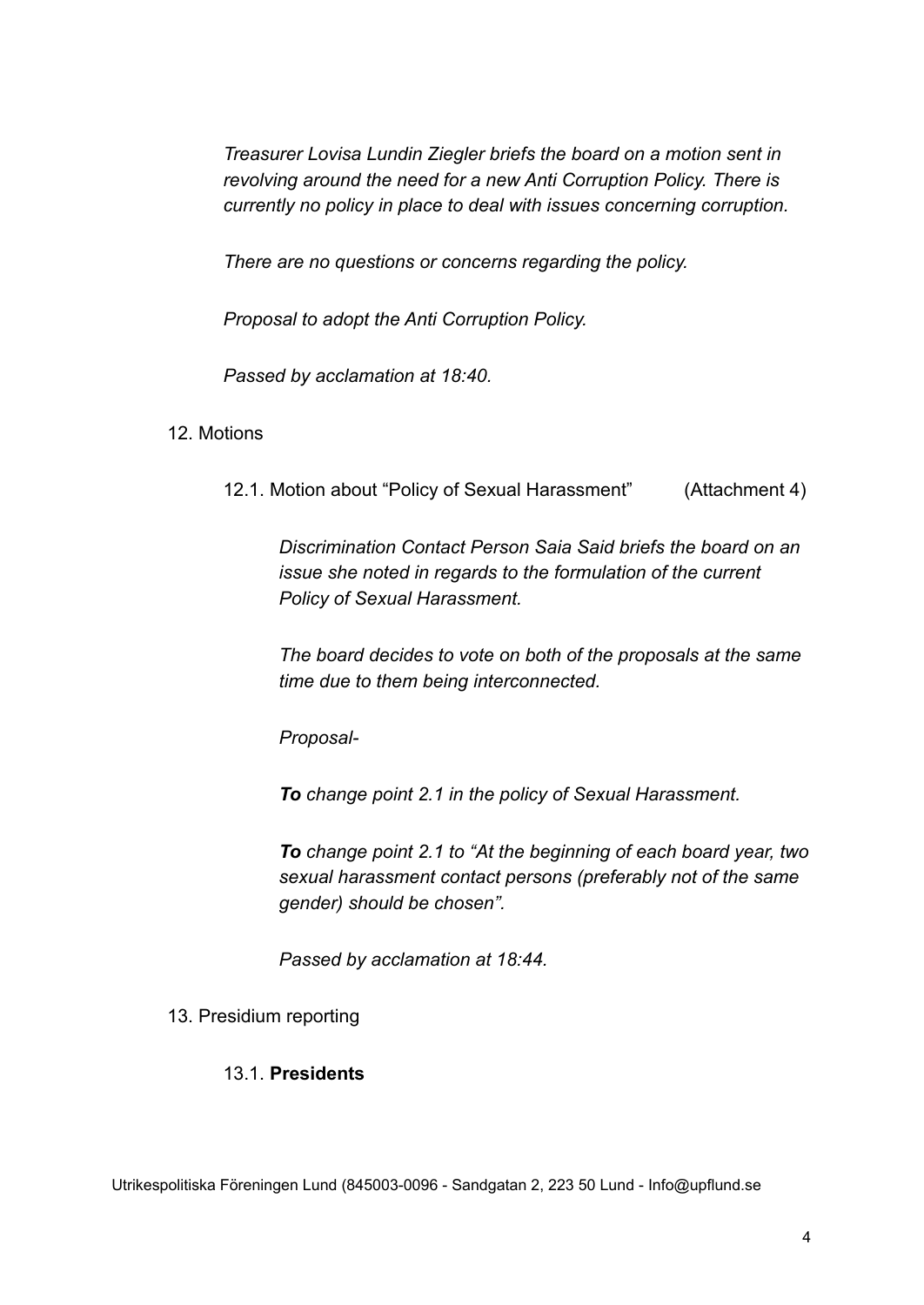*- Vice President Hedda Carlsson reports to the board on a meeting with the Discrimination Contact Persons that went very well. Speaks briefly on the event that will be held with Uppsala in a couple of weeks. Due to scheduling issues the date of the Annual Election Meeting has been changed to 15th of May. Will soon get back to the board with a more detailed plan for the upcoming elections. Next board meeting is an open board meeting, which anyone could attend, on the 25th of March.*

### 13.2. **Secretary**

*- The Secretary Carl Cotton reports the membership numbers to the board.*

### 13.3. **Treasurer**

*- Treasurer Lovisa Lundin Ziegler encourages everyone to contact her if they want breakdowns of their budgets. Reminds the board members of a message sent out earlier in reference to the ForumCiv.*

#### 13.4. **UFS-representative**

*- UFS-representative Mara Glas reports that the UFS has made some decisions in reference to the upcoming board and their work. Decisions have also been made to make the member associations more equal, such as trying to compensate for the geographical distance between some of the member associations. Work has begun on establishing a UFS-alumni association.*

## 14. Committee reporting

### 14.1. **Webzine**

*- Head of Webzine Daniel Bergdal reports that committee membership is still rising and that a new sub-editor has been*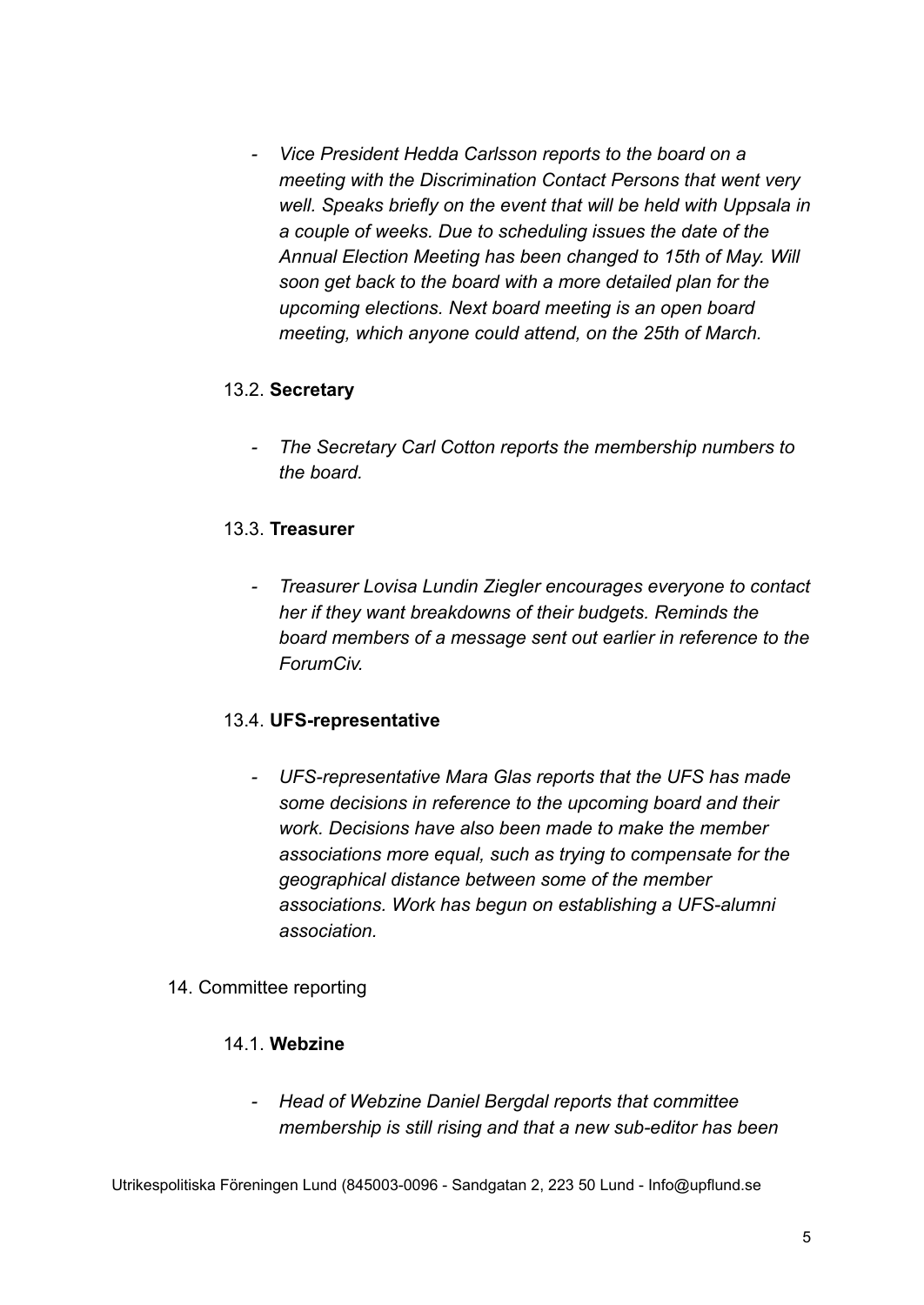*elected. From now on two articles will be posted each week. Head of Webzine Kerime van Opijnen reports that an ad is currently being run. Both the heads are a bit stressed but this will hopefully improve with the new sub-editor.*

## 14.2. **Travel**

*- Head of Travel Thea Sandin reports that they are having trouble with attendance. Has elected a trustee for podcasts.*

## 14.3. **PR**

*- Head of PR Gabriella Gut reports that the merch-sweaters have been ordered. Head of PR Roja Moser briefs the board on an upcoming event.*

## **(The Chairperson Soha Kadhim declares the meeting adjourned for a break at 19:04)**

**(The Chairperson Soha Kadhim declares the meeting re-opened at 19:17)**

## 14.4. **Pod&Radio**

*- Head of Pod&Radio Clara Karlsson Schedvin reports that the work is going well. Some upcoming episodes are mentioned to be especially excited about.*

## 14.5. **Lecture**

*- Head of Lecture Karin Mizser reports that the remainder of the semester is almost fully booked, and goes through the upcoming events and mentions the lecturers for these events.*

## 14.6. **Magazine**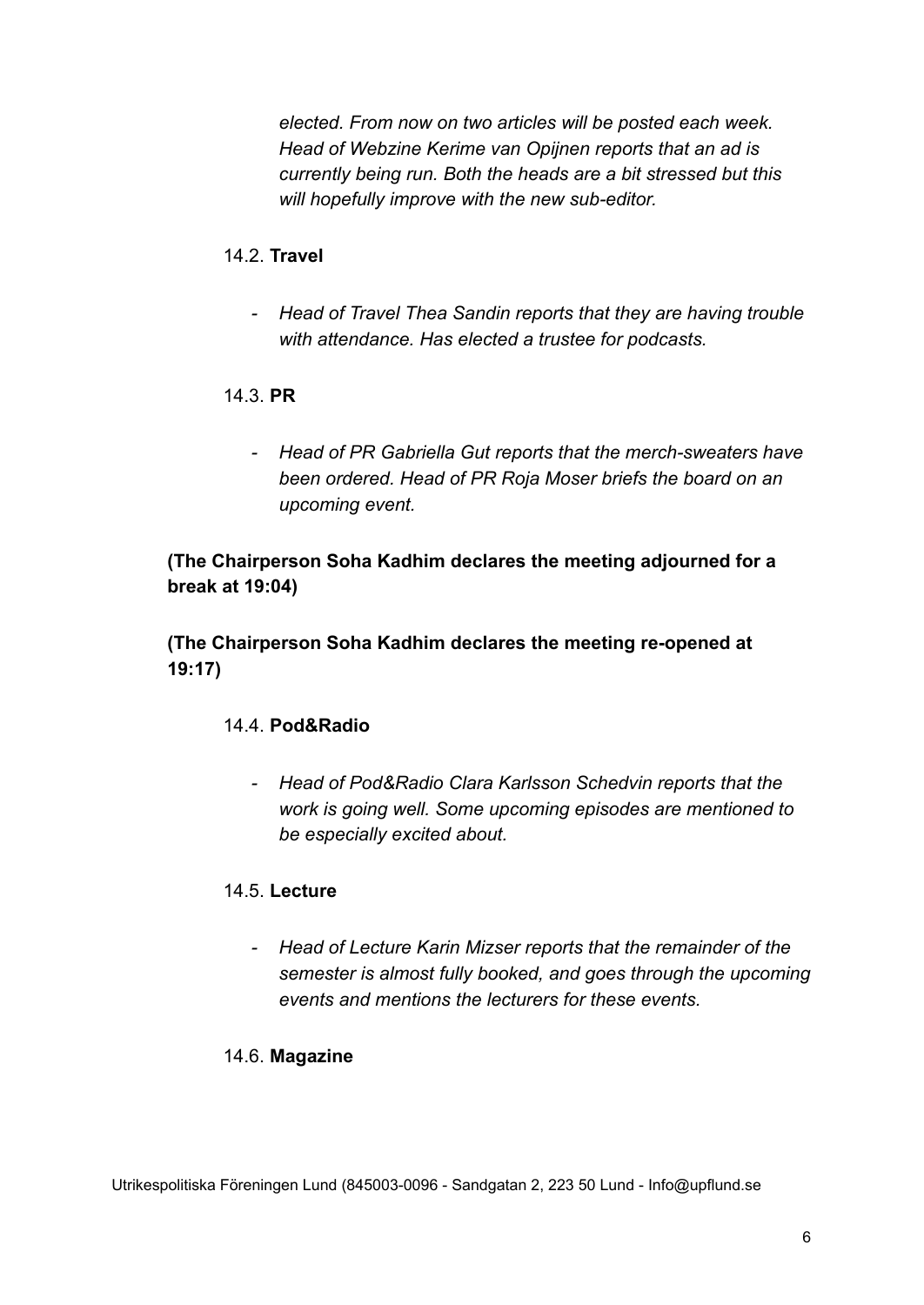*- Head of Magazine Victoria Becker reports that the layout week is ongoing. She also touches on several upcoming happenings. Finally speaks on an issue with a source who was unhappy with how they had been treated by a reporter, and how the heads had solved the issue.*

### 14.7. **Career**

*- Head of Career Anna Mizser reports that everything is booked for the upcoming prep course. The mentorship program is also going well. The first FBA seminar was a success, and the second seminar has been booked. Seeing a rise in committee members.*

### 14.8. **Activity**

- *- Head of Activity Miljaemilia Wala reports that a digital ball is being planned.*
- 15. Other points

*There are no other points.*

16. Confirmation of next board meeting

*President Soha Kadhim informs the board that the next board meeting will be held on the 25th of March (25/3) at 17.00.*

17. Meeting adjourned

*Chairperson Soha Kadhim declares the meeting adjourned at 19:32.*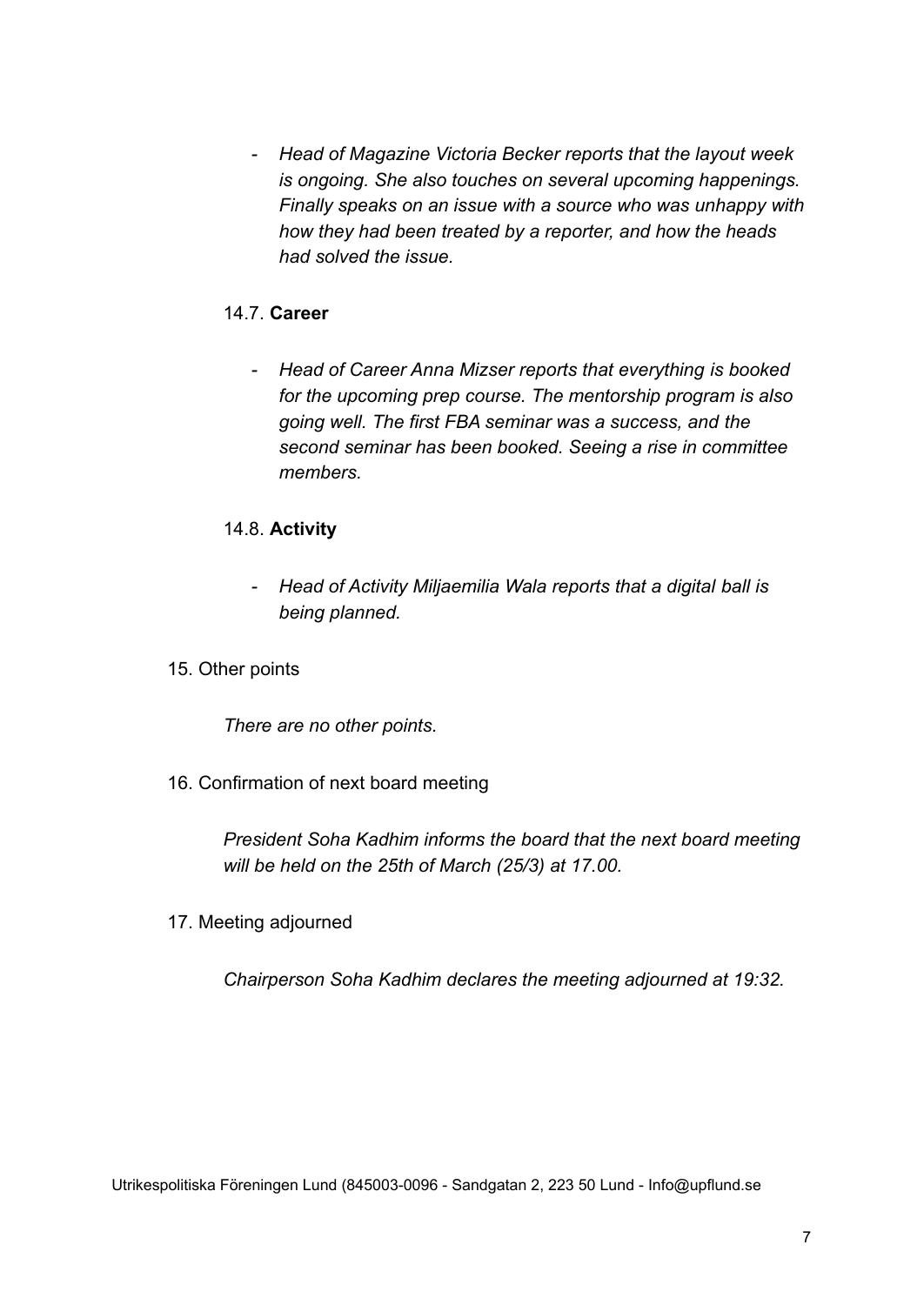Carl Col

Carl Cotton, Secretary

Pufalli

Soha Kadhim, Chair

Victoria Becker

Victoria Becker, Attester

Frida Lindberg, Attester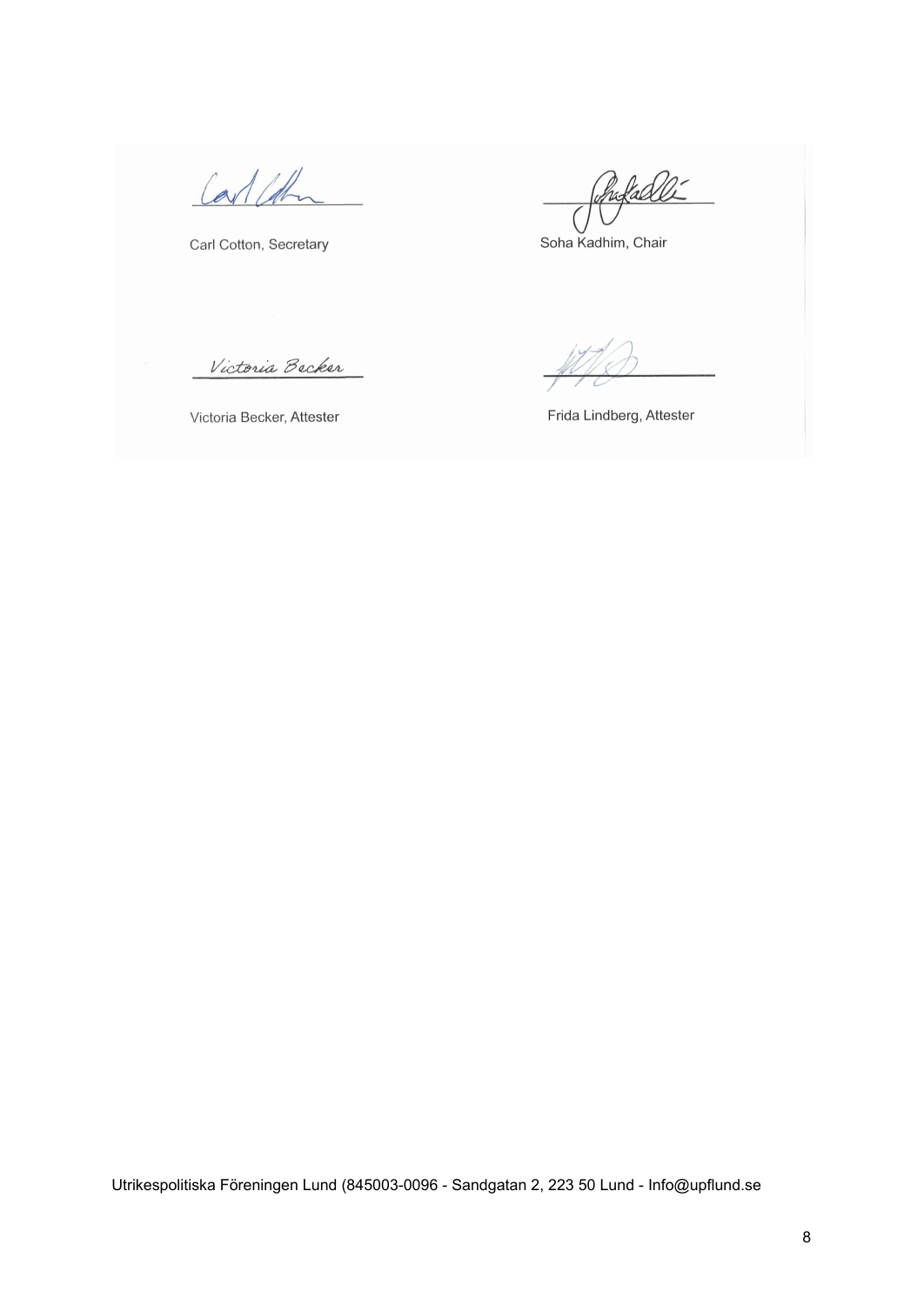## Attachment 1

- 1. Opening of the meeting
- 2. Election of Chair of the meeting
- 3. Election of Secretary of the meeting
- 4. Election of Attesters and Vote Counters of the meeting
- 5. Co-opted Persons
- 6. Approval of the Electoral Roll
- 7. Approval of the Agenda
- 8. Information Point: Investments
- 9. Discussion Points: Creating trustee positions
- 10. Decision Point: Anti Corruption Policy
- 11. Motions
- 11.1. Motion about "Policy of Sexual Harassment"
- 12. Presidium reporting
- 12.1. Presidents
- 12.2. Secretary
- 12.3. Treasurer
- 12.4. UFS-Representative
- 13. Committee reporting
- 13.1. Webzine
- 13.2. Travel
- 13.3. PR
- 13.4. Pod&Radio
- 13.5. Lecture
- 13.6. Magazine
- 13.7. Career
- 13.8. Activity
- 14. Other points
- 15. Confirmation of next board meeting
- 16. Meeting adjourned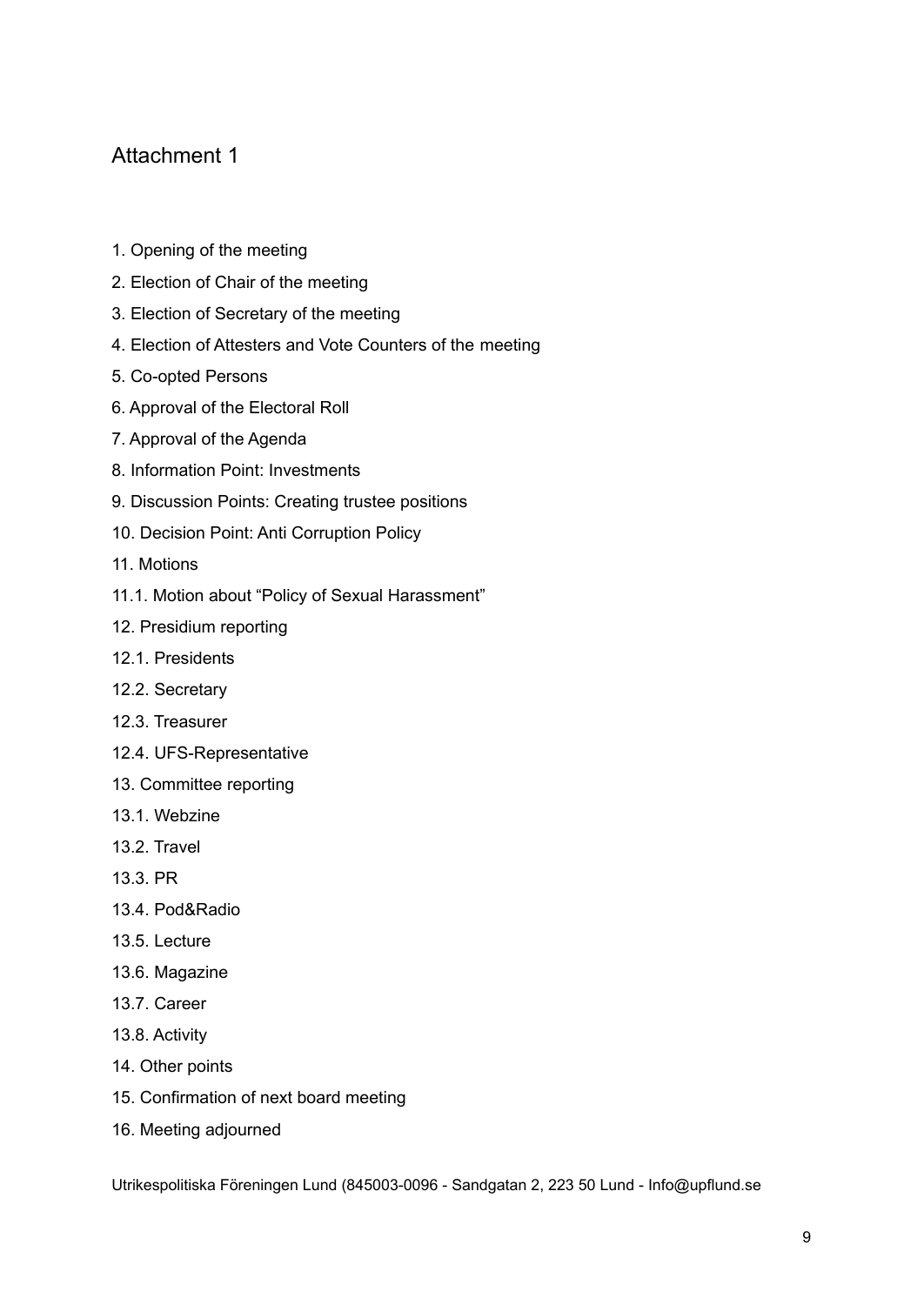## Attachment 2

## Motion About Increasing THE PERSPECTIVE Magazine's Budget

### **Background**

Due to extensive costs of printing and distribution, we are currently 8 038,50 SEK over the initial Magazine budget approved by the Operational Year 2020/2021. The majority of our budget deficit comes from financing #1 Issue. Traditionally, the one issue not tied to any grant (in our case, #1 Is- sue), is financed by 1) Excess amount of Committee funds 2) Fundraising. Given the pandemic, we were unable to raise funds for its publication through any other means, e.g. event tickets. Purchasing Adobe Creative Cloud License, as well as printing and distribution of #1 Issue consumed our spare funds, forcing us to go beyond the budget.

### **Purpose**

We propose to increase our budget by 13 000 SEK with the intentions of:

1) Covering the 8 038,50 SEK deficit;

2) Financing #3 Issue: we predict that the cost of printing and distribution will ex-

ceed the ForumCiv 2021 Grant (22 000 SEK) by roughly 3 000–4 000 SEK. Our estimation is based on the approximate printing cost calculated per page (0,5 SEK). It also takes into con- sideration fluctuation in Membership numbers and the variable cost of distribution associated with it.

3) Delivering the hard copy of the Magazine to the Active Members of the Magazine Committee and their Sources residing outside Lund and Malmö. Due to PostNord!s ineffi-

ciency, some of our Active Members did not receive the hard copy of the Magazine. As a re-

sult, we shipped it to them privately. So far we have spend roughly 1000 SEK and we antici-

pate similar costs for the upcoming two issues. We believe assuring our Members and Con-

tributors receive a hard copy free of charge contributes to creating a positive image of the Association—as neither receive any other form of compensation.

Any excess amount of money shall be allocated towards financing #4 Issue of THE PERSPECTIVE Magazine.

## **Proposal**

We propose that the board decides

**To** increase the Magazine Committee's budget by 8 000 SEK to cover the existing budget deficit;

**To** further increase the Magazine Committee's budget by 5 000 SEK to cover printing and distribution cost for #3 Issue of THE PERSPECTIVE Magazine.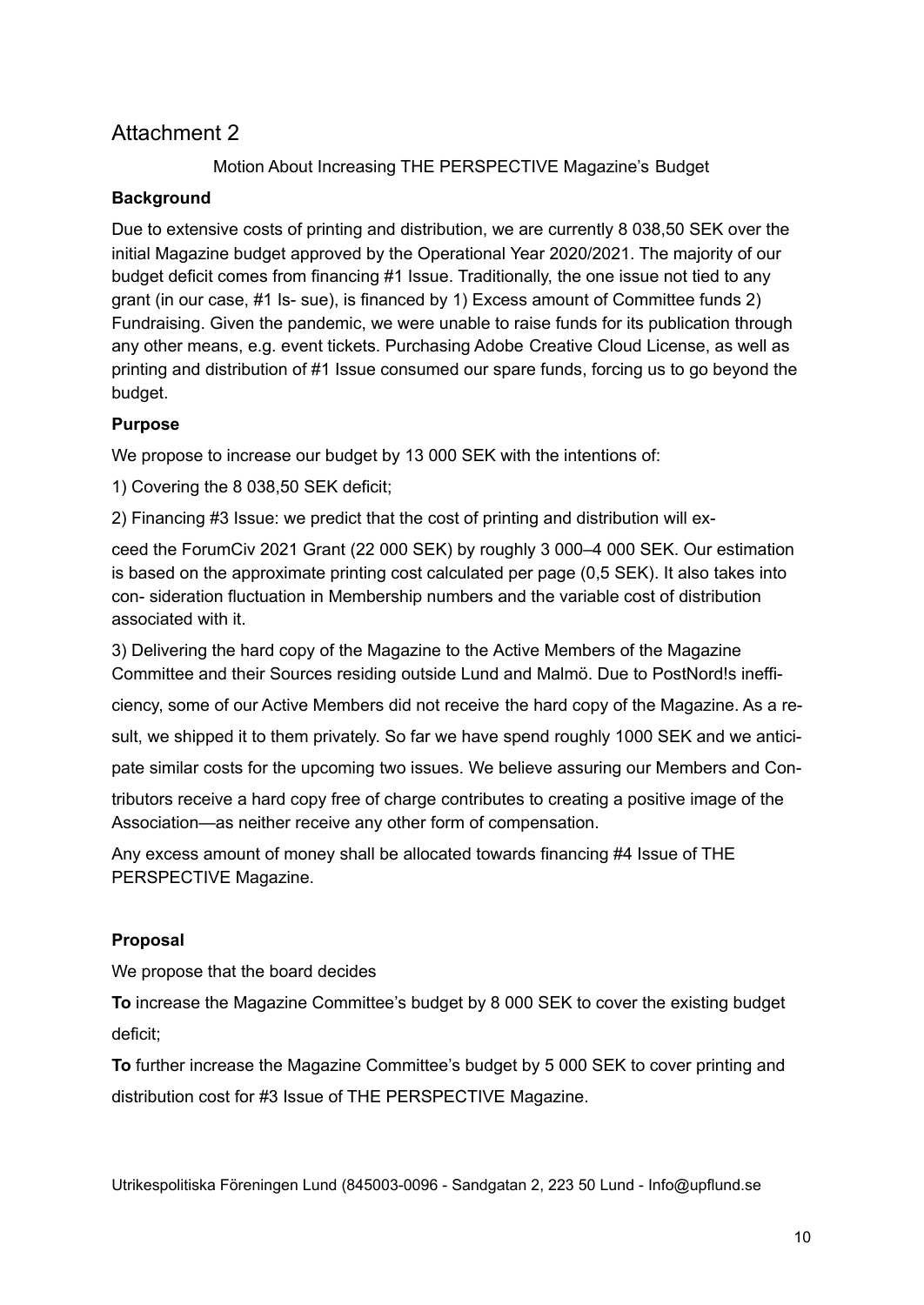Agnieszka Gryz Victoria Becker Heads of Magazine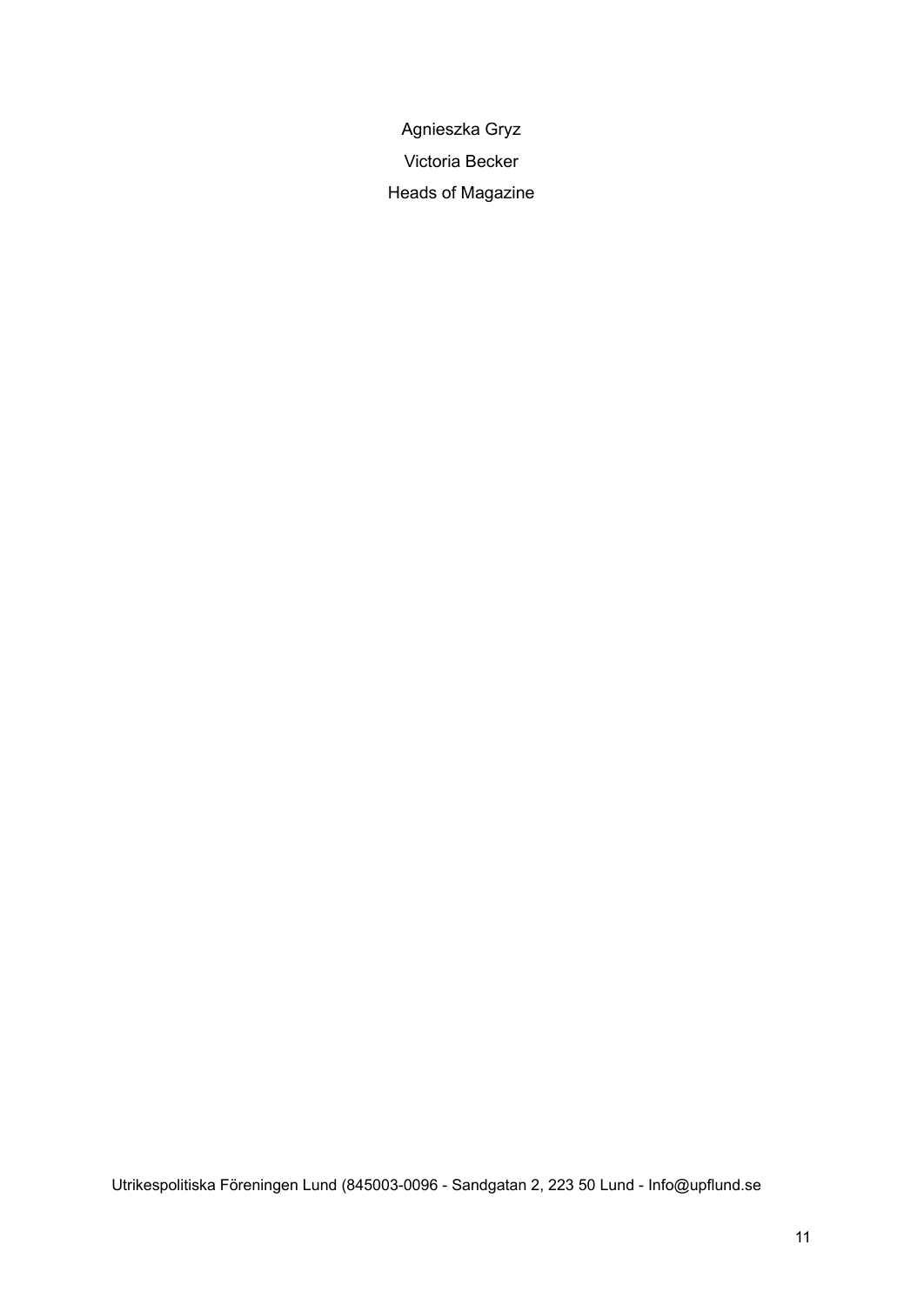## Attachment 3.1

Motion to adopt Anti Corruption Policy

#### **Background**

When the association applies for Folke Bernadotteakademin (FBA) grants they ask us to provide information on how the organisation works with preventing corruption. Due to us missing an anti corruption policy, we have argued that UPF Lund follows Utrikespolitiska Förbundet Sverige (UFS) anti corruption policy which we find problematic. This is because none of their policy documents are actually binding on a local level. To make up for not having a policy, we in our application, informed FBA that we during our operational year would implement an anti corruption policy and that we up until the implementation of our own policy, would follow our umbrella organisation (UFS) policy.

#### **Purpose**

The purpose of this motion is to set a policy in place that informs on how the association should act in case corruption would occur but more importantly, that corruption within UPF Lund is not acceptable. Furthermore, a policy such as this is vital to have in place when any organisation applies for public funding or grants from other organisations.

#### **Proposal**

We propose that the board decides:

**to adopt the Anti Corruption policy**

Lovisa Lundin Ziegler, Treasurer 20/21 Soha Kadhim, President 20/21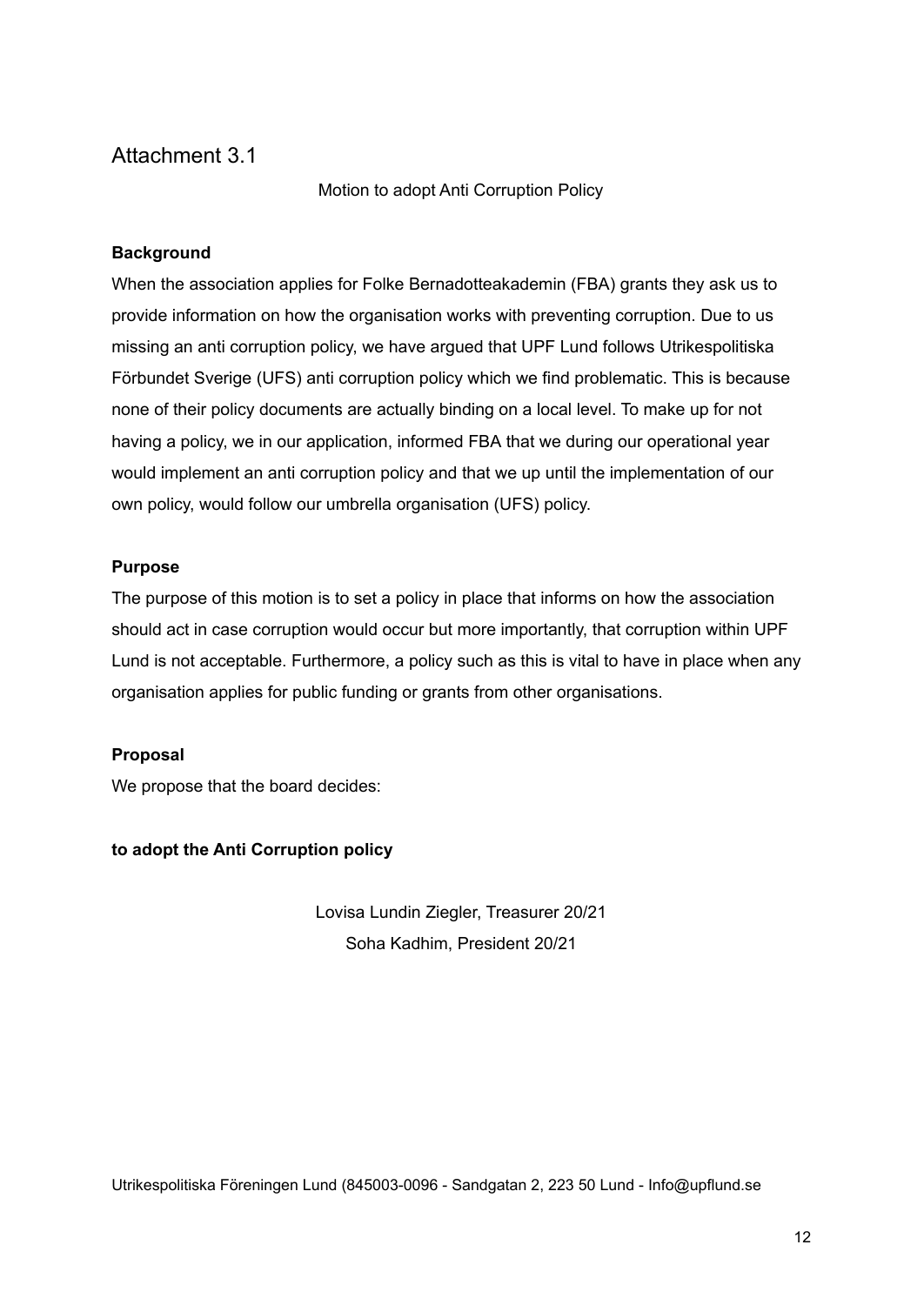## Attachment 3.2

#### Anti Corruption Policy

UPF Lund applies zero tolerance for corruption. Our approach and work must be characterised by never accepting corruption and always preventing, acting and informing for a corruption-free environment.

#### **Purpose**

This policy is meant to be a tool for preventing corruption within the organisation.

#### **Definition**

UPF Lund, similar to its umbrella organisation, The Swedish Association of International Affairs (UFS/SAIA), follows SIDA's definition of corruption, which is: "misuse of a mandate, of power or of a position for undue private profit. Corruption includes, but not exclusively, bribery, blackmailing, bias and nepotism". This is a translation from the Swedish version. In case of conflict, the Swedish version is the predominant version and reads: "missbruk av förtroende, makt eller position för otillbörlig vinning. Korruption innefattar bland annat mutor, bestickning, utpressning, jäv samt nepotism"

#### **How to deal with corruption**

● Prevention

○ UPF Lund should continuously work on preventing corruption within the association. Any potential occurrence of corruption shall be prevented within the Board of the Association, the Committees, Project Groups as well as partnerships and other third parties.

- Unacceptance
- Corruption is never accepted within UPF Lund.
- Information
- Always inform what UPF Lund stands for and its values.
- Suspicion or hint of corruption from a person/people in positions of trust, must

be reported to the President and/or the Auditor of the Association.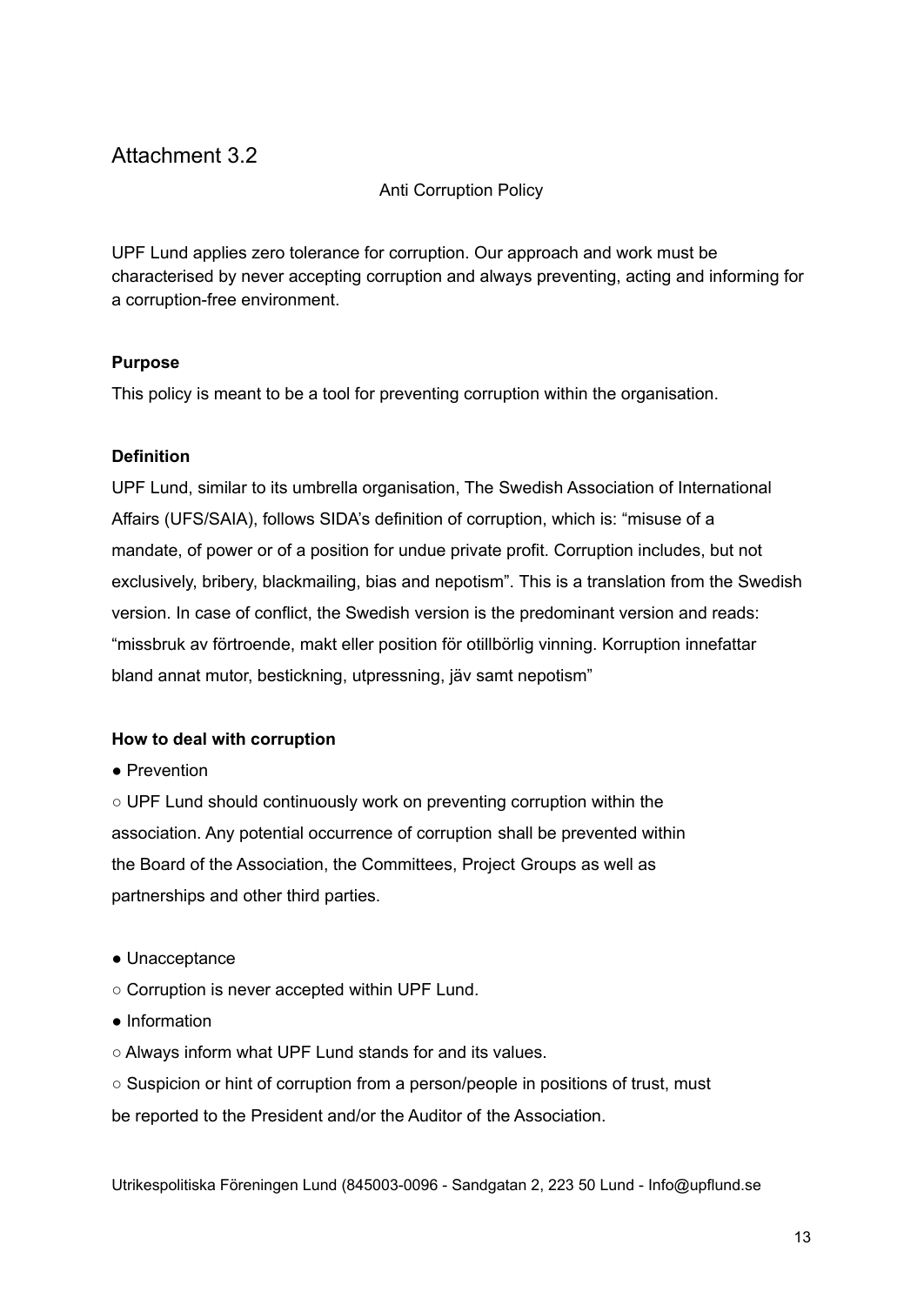○ The President/Auditor is obliged to immediately bring the information to the Board.  $\circ$  In case suspicion is brought against the entire Board, the member shall report its suspicion to the Auditor.

#### ● Action

 $\circ$  In case of suspicion or hint of corruption the Board is obligated to make a plan for how to proceed in this matter.

 $\circ$  A working group shall be appointed by the Board to make enguiries about the suspicion that has been raised. This working group shall consist of two (2) to three (3) people who are not under the suspicion of corruption and at least one should be a board member.

 $\circ$  The working group must as soon as possible report back on the action plan to the Board, but no later than three (3) weeks after being appointed. The working group has no mandate to take actions on behalf of the association, the actions must be presented and approved by the Board.

○ In case a suspicion is brought against the entire Board, the Auditor will be responsible for creating the working group that shall consist of two (2) to three (3) people who are not under the suspicion of corruption that investigates the situation and reports back no later than three (3) weeks after being appointed.

■ If the working group finds the suspicion legitimate, the Auditor is then obligated to call for an extra annual meeting.

#### **Procedures**

UPF Lund shall:

● Prevent, take notice of and counteract all forms of corruption within UPF Lund.

● Promote democratic processes that build on openness, responsibility, participation and inclusion.

- Aim for transparency towards our members.
- Inform people in UPF Lund about this anti corruption policy as well as the risks and consequences that follow corrupt behaviour.

● Investigate every case of suspected corruption, and for each confirmed case prepare an action plan.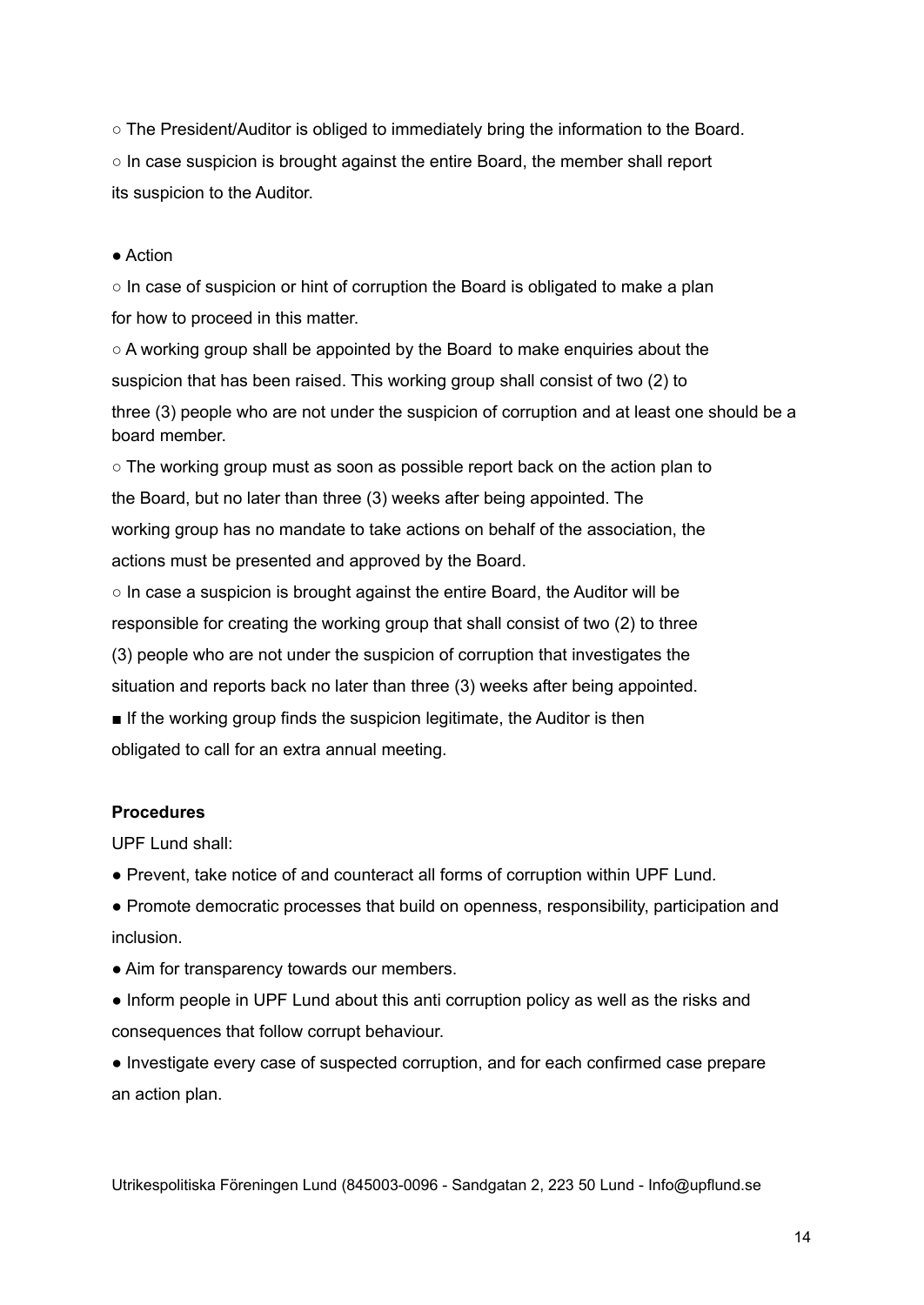## **Contact information**

- President can be reached at President@upflund.se
- Auditor can be reached at Auditor@upflund.se